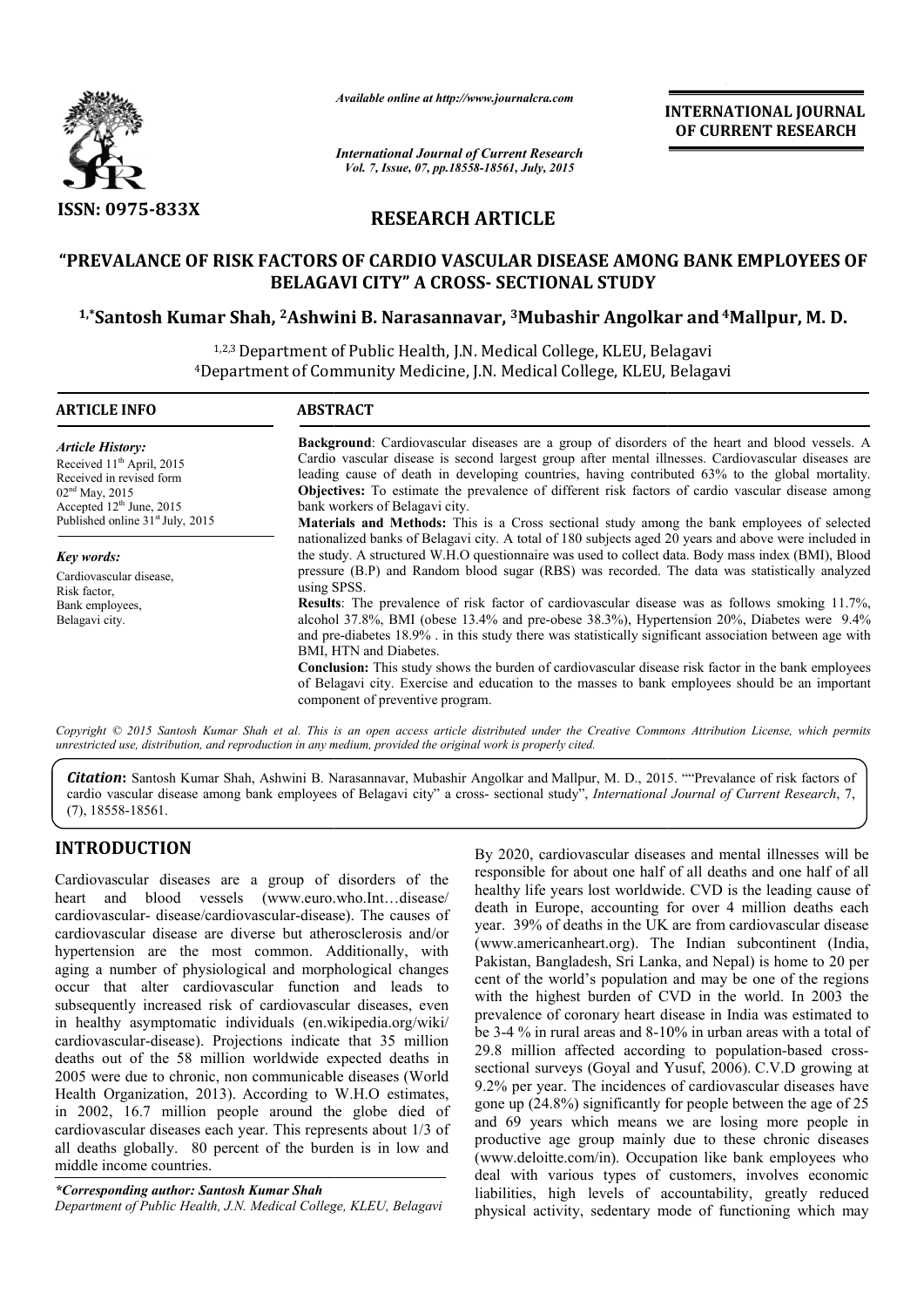predispose for the development of various diseases like hypertension, obesity, diabetes mellitus. There are very few studies on bank employee hence the present study was conducted.

### **MATERIALS AND METHODS**

A cross sectional study was conducted to know the prevalence of risk factors of cardiovascular disease among bank employees of Belagavi city between February 2014 – October 2014. Assuming the prevalence of Risk factor to be 50% among bank employees sample size was calculated using the formula:-  $n=4pq/d^2$  and the total sample was 180. Simple random sampling technique was used for the selection of bank and study participants also. Ethical clearance was obtained from JNMC institutional ethics committee. Permission from bank manager was obtained after explaining the objectives as well as the methodology of the study. Bank employees who were available at the time of data collection and willing to participate and gave written informed consent were included in the study. The data was collected by using WHO questionnaire, Height and weight was measured by using tape and weighing machine. Blood pressure and Random blood sugar was recorded using sphygmomanometer was taken and Glucometer respectively.

#### **Data analysis**

data was entered in SPSS version 20 and MS excel. The data was summarized with the descriptive statistics like percentage, mean, median, and standard deviation. Inferential statistics like  $\chi^2$  and fisher's exact test was used for testing the hypothesis.

### **RESULTS**

A total of 180 bank employees were recruited in the study. Among these participants 142 (78.9%) were males and 38  $(21.1\%)$  were females.

Recruited participants were of age above 20 years. In which majority of participants 41.1% were of age group above 50 years (Table 1). Majority of participants were Hindus 169  $(93.9\%)$ , followed by Muslims  $(4.4\%)$  and Christians  $(1.1\%)$ . Among these participants 79.4% were married.

**Table 1. Distribution of participants according to age and sex**

| <b>Sex</b> | Age in years |              |              |              | Total |
|------------|--------------|--------------|--------------|--------------|-------|
|            | 20-30        | 30-40        | 40-50        | Above 50     |       |
| Male       | 27(19%)      | $24(16.9\%)$ | $24(16.9\%)$ | $67(47.2\%)$ | 142   |
| Female     | $15(39.5\%)$ | $7(16.9\%)$  | $9(23.7\%)$  | $7(18.4\%)$  | 38    |
| Total      | $42(23.3\%)$ | 31 (17.2%)   | 33 (18.3%)   | 74 (41.1%)   | 180   |

Among these participants 79.4% were married. Among 180 participants 5(2.8%) of them had their education above the post graduation like PhD, double graduate, 71(39.4%) were post graduates, 70(38.9%) did their graduation, 32 (17.8%) had completed their Pre university college level education and 2(1.1%) participant refused to give information about their education.21 (11.3%) were smokers and all were males.37.8% study participants consumed alcohol (Table 2). There was statistically significant difference found between BMI and age. The obesity is more in age group of above 50 years than in `those ages less than 50 years that is 18.9%. While under weight is more in age group 20-30 years (11.9%) (Table 3). Hypertension was more (28.4%) in age group above 50 years and (27.3%) in age group of 40-50 years.

**Table 2. Distribution of participant according to smoking habit and alcohol intake**

|       | <b>SMOKE</b> |      | ALCOHOL   |               |  |
|-------|--------------|------|-----------|---------------|--|
|       | Frequency    | $\%$ | Frequency | $\frac{0}{0}$ |  |
| Yes   |              | 117  | 68        | 37.8          |  |
| No    | 159          | 88.3 | 112       | 62.2          |  |
| Total | 180          | 00   | 180.      | 100           |  |

| Table 3. Association of age of participants with B.M.I |  |  |  |
|--------------------------------------------------------|--|--|--|
|--------------------------------------------------------|--|--|--|

| Age in years | <b>Body mass index</b> |              |              |                   | Total |  |
|--------------|------------------------|--------------|--------------|-------------------|-------|--|
|              | under weight           | normal range | pre-obese    | obese class 1,2,3 |       |  |
| $20 - 30$    | $5(11.9\%)$            | $24(57.1\%)$ | $9(21.4\%)$  | $4(9.6\%)$        | 42    |  |
| $30 - 40$    | $2(6.5\%)$             | 9(29%)       | $16(51.6\%)$ | $4(12.9\%)$       | 31    |  |
| $40 - 50$    | (3%)                   | $11(33.3\%)$ | $19(57.6\%)$ | $2(6.1\%)$        | 33    |  |
| above 50     | $6(8.1\%)$             | $29(39.2\%)$ | $25(33.8\%)$ | $14(18.9\%)$      | 74    |  |
| Total        | 14                     | 73           | 69           | 19                | 180   |  |
| $P = 0.036$  |                        |              |              |                   |       |  |

**Table 4. Association of age of participants with Blood pressure**

| Age in years | <b>Blood pressure</b> |             |                          |     |
|--------------|-----------------------|-------------|--------------------------|-----|
|              | <b>Normal</b>         | high normal | hypertension stage 1,2,3 |     |
| $20 - 30$    | $33(78.6\%)$          | 7(16.7%)    | $2(4.8\%)$               | 42  |
| $30 - 40$    | $23(74.2\%)$          | $4(12.9\%)$ | $4(12.9\%)$              | 31  |
| $40 - 50$    | $21(63.6\%)$          | $3(9.1\%)$  | $9(27.3\%)$              | 33  |
| Above 50     | $31(41.9\%)$          | 22(29.7%)   | $21(28.4\%)$             | 74  |
| Total        | 108                   | 36          | 36                       | 180 |
|              |                       | P<0.001     |                          |     |

**Table 5. Association between age and R.B.S of participants**

| Age in years | Random blood sugar   |               |              |                 | <b>Total</b> |  |
|--------------|----------------------|---------------|--------------|-----------------|--------------|--|
|              | not interest to test | <b>Normal</b> | pre diabetic | <b>Diabetic</b> |              |  |
| $20 - 30$    | $6(14.3\%)$          | $32(76.2\%)$  | $3(7.1\%)$   | $1(2.4\%)$      | 42           |  |
| $30-40$      | $3(9.7\%)$           | 22(71%)       | $6(19.4\%)$  |                 | 31           |  |
| $40 - 50$    | $5(15.2\%)$          | $15(45.5\%)$  | $10(30.3\%)$ | $3(9.1\%)$      | 33           |  |
| above 50     | $6(8.1\%)$           | $40(54.1\%)$  | $15(20.3\%)$ | $13(17.6\%)$    | 74           |  |
| Total        | 20                   | 109           | 34           |                 | 180          |  |
| $P = 0.011$  |                      |               |              |                 |              |  |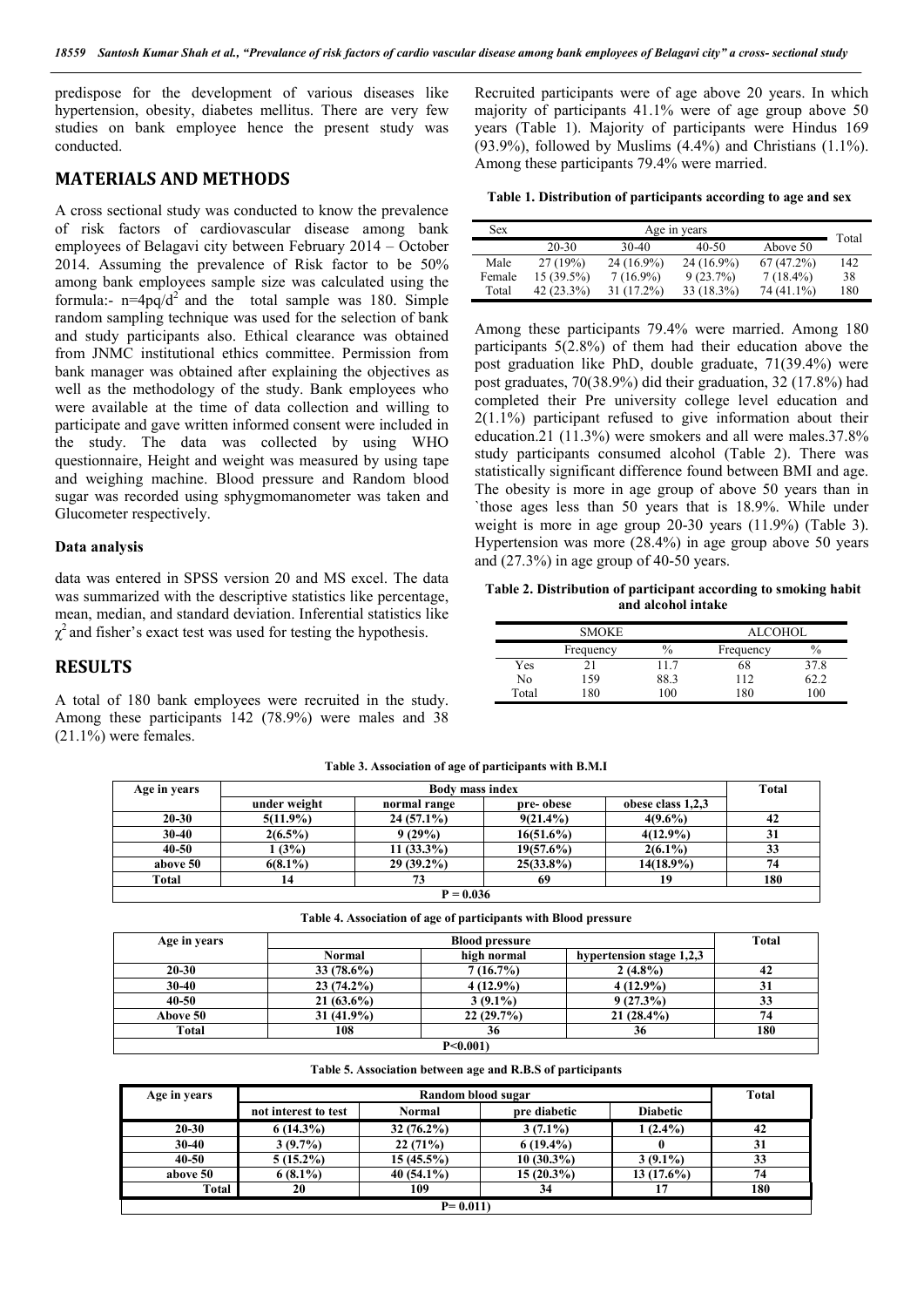Hypertension is more in older age group. It was statistically significant (Table 4). Among 180 participants, 20 study participants refused to check their blood sugar. In age group above 50 years 13 (17.6%) were diabetic, 15 (20.3%) were pre-diabetic and in age group of 40-50 years 9.1% were diabetic. Diabetics is more in older age group. Statistically significant association was found between age and R.B.S. (Table 5).

### **DISCUSSION**

In the present study males were more compared to females. The prevalence of smoking was 11.7% and all were male participants. The percentage of smokers was more in age group of 20-40 years and in unmarried participants. The analysis showed association between smoking and age and even with marital status. A study conducted in Sullia Taluka, Karnataka the prevalence of smoking was 10.3% in study population (Ismail *et al*., 2013). Study among Bank Employees in Hubli showed that the prevalence of smoking was 10% (Lokare *et al*., 2012). In this study it was found that 37.8% of the study participants consumed alcohol. Similar studies conducted among bank employees the prevalence of alcohol intake in was found to be 41.7 % (Salaudeen *et al*., 2014 and Ismail *et al*., 2013). Alcohol consumption is less in our study this is because some participants did not give proper information about alcohol consumption. In present study only 29.4 % study participants had a brisk walk in their work and 48.33% of bank participants used bicycle or walk at least for 10 minutes which created a brisk walk. Only 30% of participants were involved in moderate intensity sports, fitness or recreation. Another study in Belagavi on bank employees found 56% were physically active. Among these physically active study participants 29.2% were involved in mild activity, 34.5% were involved in moderate activity and 36.3% were involved in vigorous activity (Shivaramakrishna *et al*., 2010).

Obesity was more in the age group of above 50 years and found to be 18.9%. Obesity increases with the increase in age. It was found statically significant. Similar study conducted in Karnataka showed the prevalence of overweight and obesity to be between 30-36% (Ismail *et al*., 2013 and Shivaramakrishna *et al*., 2010). In our present study prevalence of hypertension was found to be 24.6 % in males and 2.6 %in females. HTN increases with increasing in age. The difference was found statistically significant between age and HTN. The prevalence of HTN was 23.8% in married study participants. It was also significant. It may be due to with increase age the physical activities of employees decreases and their way of living was more sedentary. A study on bank employees in Surat city found that the overall prevalence of hypertension was 30.4%*.*  Significant positive association was found between age and prevalence of hypertension (Momin *et al*., 2012). Another study in Pondicherry in bank employees the prevalence of HTN was 44.3% and pre-hypertension was 41.1%.which was statistically associated with HTN (Kumar and Sundaram, 2014). In this study prevalence of diabetes was9.4% and pre diabetics was 18.9%. Statically significant association was observed with gender age and diabetes. Diabetes is more in age group of above 40 than below 40 years. The prevalence of diabetes was found to be 20% among bank employees of Meerut district (Parashar *et al*., 2009). Another study in Belagavi, the prevalence of diabetes was found to be 21.1%. Increase in the prevalence of diabetes with age which was statistically significant shown in this study (Shivaramakrishna *et al*., 2010).

#### **Conclusion**

Modifiable cardiovascular risk factors are widely prevalent among bank employees of Belagavi city and increases with number of years spent in bank along with their sedentary life style practices. There is need for country like India to frame and implement preventive strategies based on risk factors because they belong to productive age group. Since majority risk factors, are related to lifestyle. Exercise and education to the masses to bank employees should be an important component of preventive program.

#### **Limitations**

The study being a cross-sectional study has several inherent limitations. Bank employees may have not provided the actual details about their habits which may have resulted in deviation from actual interpretation of the risk factors especially about alcohol consumption. The measure of physical activity, smoking alcohol intake and diet intake were based on the self reporting of bank employees. i.e subjective.

#### **Recommendation**

Health education related to risk factors of cardiovascular disease should been given to the bank employees. Periodic screening for the risk factors of cardiovascular disease among bank employees should be done. Stress relieving activities and also other recreational activities should be conducted for bank employees as they deal with money matters.

### **Acknowledgement**

We extend our sincere thanks to all the bank employees who have participated in this study and all our friends who helped us directly or indirectly in our study

#### **Conflict of Interest:** None declared

**Source of support:** Nil

### **REFERENCES**

- Assudani, A., Sheth, M., Jain, N., Parnami, S. 2014. Indirect Determinant's of Obestiy in bank employees of urban Vsdsdsrs.A Cross- sectional study. *International Journal of Applied and Pharmaceutical Technology*. 5;5-12.
- Awosan, K.J., Ibrahim, M.T.O., Sabir, A.A., Ejimodu, P. 2013. Awareness and prevalence of risk factors of coronary heart disease among teachers and bankers in Sokoto, Nigeria. *Journal of Medicine and Medical Sciences*; 4(9) .335-342,
- Bozo, D., Pano, G., Citozi, R. 2013. Assessment of physical activity level in office employees groups in Albania. Journal of Human sport and Exercise; 8; 152-164.